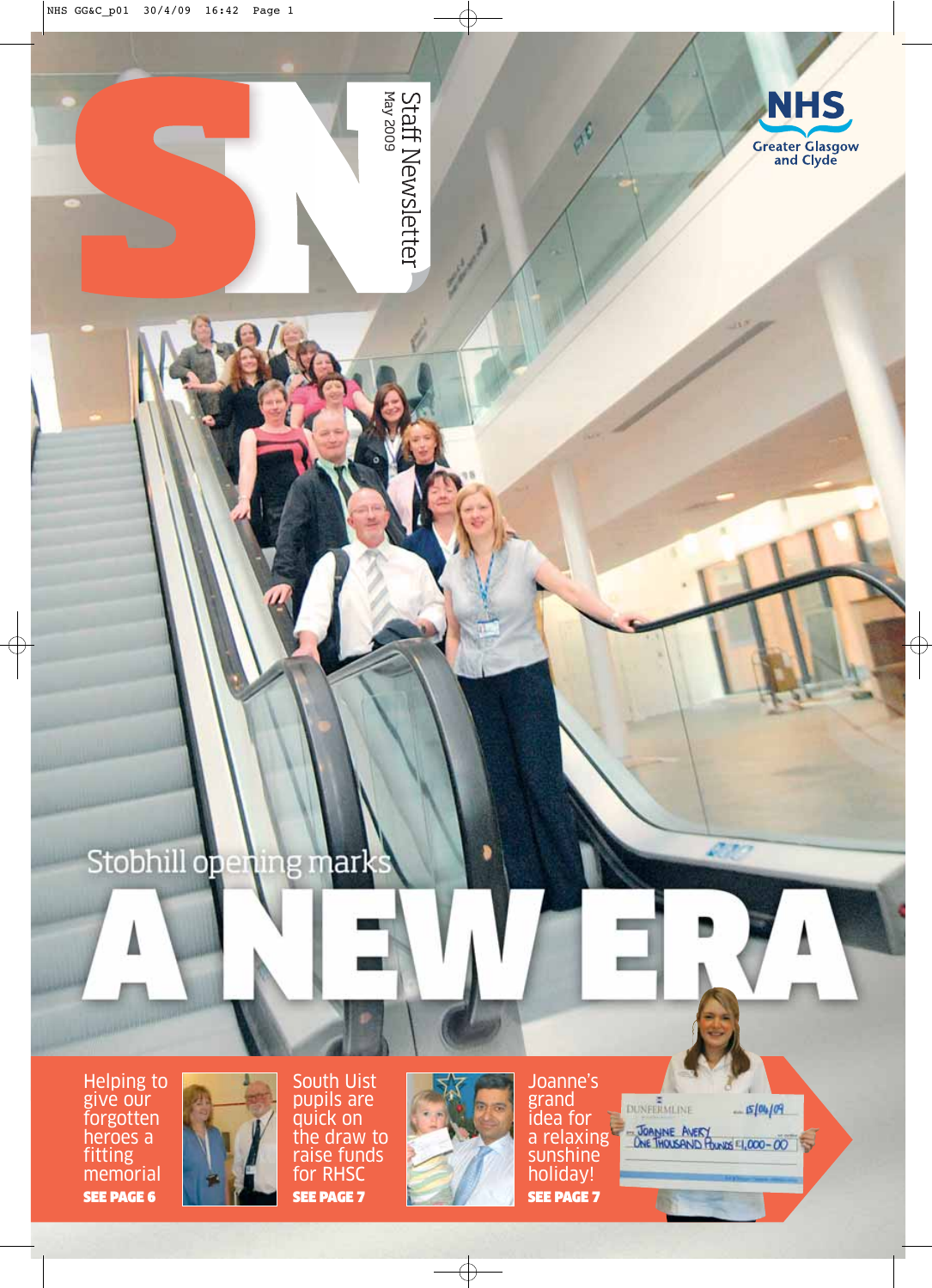### DATES FOR THE DIARY

IGNIS ASSET MANAGEMENT WOMEN'S 10K 10 May, 10am, Bellahouston Park, **Glasgow** www.run glasgow.org/10k/

NATIONAL BREASTFEEDING AWARENESS WEEK 10–16 May www.breast feeding.nhs.uk

#### NHSSCOTLAND EVENT 2009: WORKING TOGETHER FOR A HEALTHIER **SCOTLAND** 16 & 17 June,

### SECC, Glasgow This event is open to

all who work in and with the NHS in Scotland and should be attended by anyone who has an interest in improving health and health services in Scotland.<br>For information, visit: For information www.nhsscotland event.com

#### COOKING DEMONSTRATION – RAH

#### 18 June, 4pm-5.30pm, Health at Heart Centre

Staff can join cardiac patients and relatives at a live cookery demonstration. The theme will be "Summer barbecue – healthy eating for a healthy heart" and afterwards you'll be able to taste the delicious food. Seating is limited, so if you are interested, please tel: 0141 314 6852.

#### GLASGOW MEN'S 10K 21 June, 10am, Bellahouston Park, Glasgow

The fourth annual Men's Health Forum Scotland 10k takes place on Father's Day. www.mhfs10k formen.org

# Interested in a new career as a nurse?

THINKING of nursing as a career? Then a three-year programme run in conjunction with the Scottish Government and NHSGGC may be the answer.

The programme is available to all healthcare support workers and nursing auxiliaries to help them become qualified nurses and provides educational and financial support.

To date, it has helped more than 240 NHSGGC employees become registered nurses, including senior staff nurse Sarah Brannon and second year student nurse Tracy McKissack (pictured) who are testament to the programme.

Both former nursing auxiliaries said that they would not have thought about training to be a registered nurse if it was not for the funding and support available through the programme.

Sarah said: "I wouldn't be qualified today and gained a degree with distinction if it was not for the programme."

Tracy added that her background of being a nursing auxiliary had equipped her for her many student nurse placements and the programme enabled her to realise her dream of becoming a nurse.



For further information and application forms, contact:  $\mathbf{d}$ Glasgow (acute & community nursing) – Kathy Mulloy tel: 0141 201 1853 / email: kathy.mulloy@ggc.scot.nhs.uk or Alison Davidson tel: 0141 232 7605 / email: alison.davidson@ggc.scot.nhs.uk Clyde (acute & community nursing) – Frances Downer tel: 0141 849 4329 / email: frances.downer@uws.ac.uk Glasgow and Clyde (mental health, learning disability and addictions

partnerships) – Tom Boyle tel: 01505 821509 email: tomboyle@nhs.net

### PATIENT SAFETY IS TOP OF THE AGENDA

**SAFEGUARDING patients is one of our key priorities and the Scottish Patient Safety Programme (SPSP) aims to steadily improve the safety of hospital care right across the country.** 

**SPSP is being rolled out across NHSGGC acute hospitals looking at different packages of care for surgical care, critical care, general ward and medicines management.**

**To date, the benefits of the programme on patient care have been very encouraging, with positive results being reported. However, further testing to ensure the packages are completely reliable remains a crucial part of the programme.**

**One of the most successful care packages is the prevention of**

**ventilator associated pneumonia, which relies on a number of practices being performed for each patient.** 

**GRI consultant in anaesthesia and intensive care Malcolm Daniel, who is also one of two NHSGGC staff on the SPSP fellowship, explained: "It has been hard work doing all those**

### **It has been hard work to improve process reliabillity but we are now seeing the rewards**

Malcolm Daniel, consultant in anaesthesia

**small tests of change to improve process reliability, but we are now seeing the rewards of reduced central line infections, reduced ventilator associated pneumonias, and both a reduction and less variation in our monthly average ICU length of stay."** 

**Malcolm added that while clinical practice has always tried to implement good evidence into practice, it has met with varying success, however "the SPSP and the model for improvement is very robust and provides a sound method to achieve high reliability every time".**

*Staff Newsletter* **will have more about SPSP in future issues as the programme expands across NHSGGC and impacts on patient care.** 

**To find out more about the programme, visit: http://staffnet/ corporate+services/clinical+ governance/clinical+governace\_ scottish+patient+safety+ programme\_IM\_19-11-07.htm**



Staff Newsletter is written by staff for staff with the full support of the Area Partnership Forum

Please send articles, letters and photographs to: NHSGGC Communications, Staff Newsletter, NHS Greater Glasgow & Clyde, 350 St Vincent Street, Glasgow G3 8YZ<br>**Email: staffnewsletter@ggc.scot.nhs.uk Telephone: 0141 201 4995**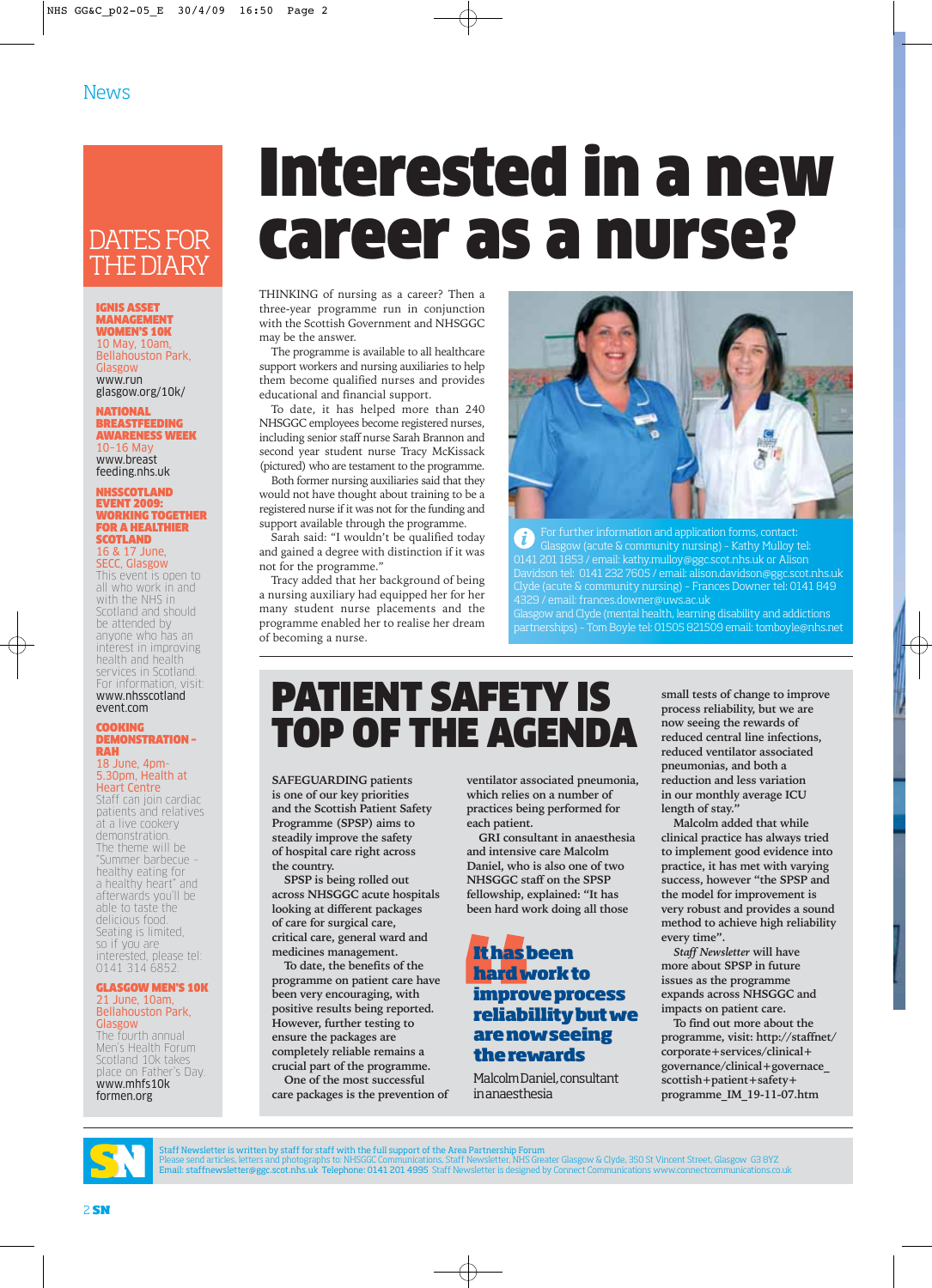# THE NEW STOBHILL OPENS ITS DOORS

TAFF from Stobhill have made the move to their new hospital and are truly impressed with the results.

Site facilities manager Eleanor Bryce said: "The staff facilities at the New Stobhill are outstanding, with improved changing facilities complete with showers and hairdryers, as well as improved locker areas which will be good for all staff making use of the

new enclosed and locked bike sheds.

"This, along with the new state-ofthe-art security system, means a more secure and comfortable workplace for all our staff."

As part of the security system, access to all the non-public areas in the hospital will be by swipe card, with some areas only accessible by the staff

Continued on page 4

**Patients and staff can really feel like this is their hospital**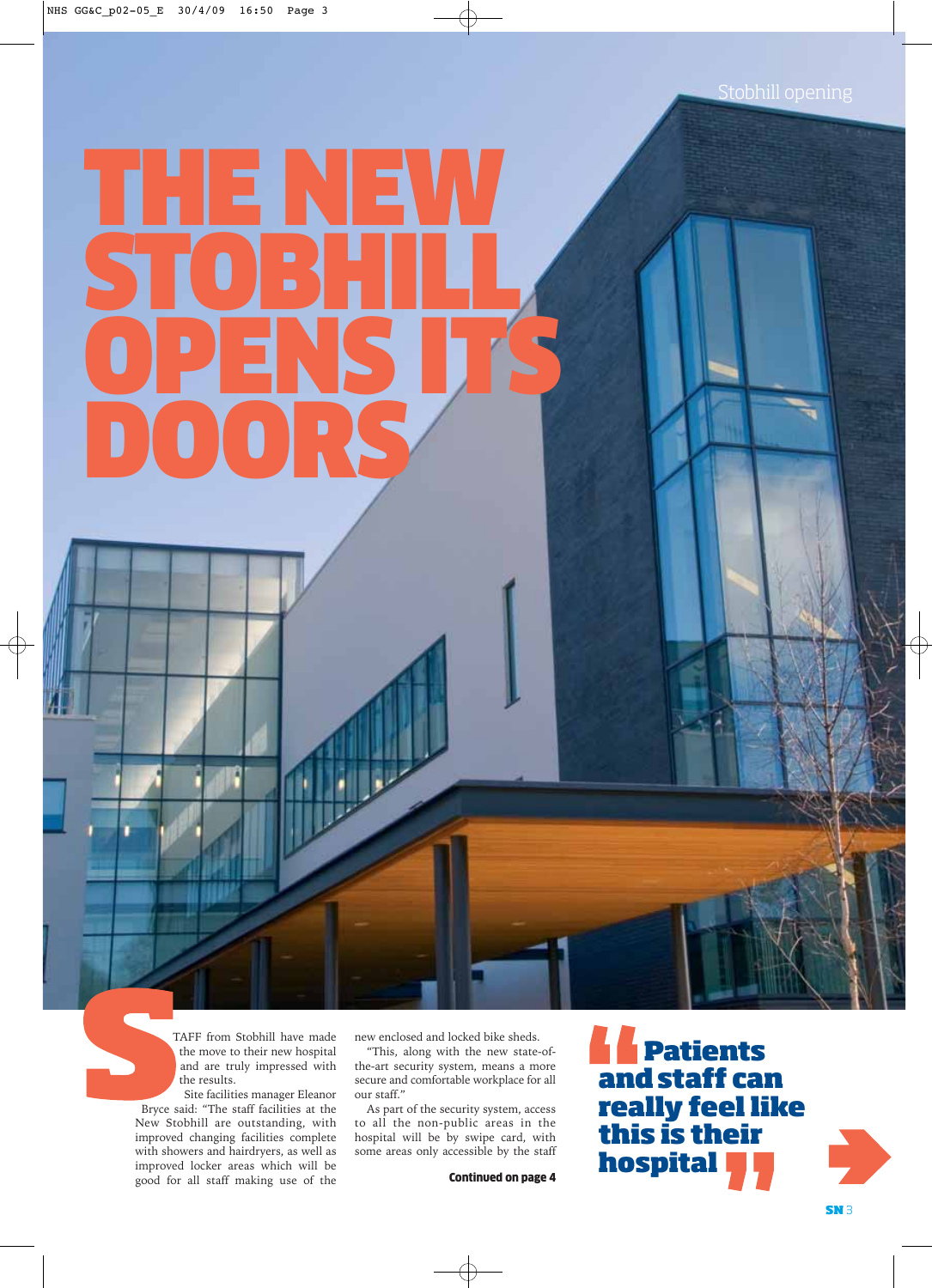### Stobhill opening

### From previous page



who work there, such as the pharmacy.

Eleanor added: "There will be more control of security. ID badges will also be required for all staff and badges will be deactivated after 12 months so staff will have to go and make sure their badge is in date."

The new hospital is also very environmentally friendly, supporting the NHSGGC carbon management policy to reduce our carbon footprint across the organisation.

There will be reduced lighting in the evening around the hospital and many areas also have automatic lighting which comes on only when someone is in the area and so is much more energy efficient.

Staff can also enjoy breaks in the staff-only dining areas with excellent views over the Campsies. And the new Aroma restaurant at the top of the building has a rooftop terrace so you can experience a little bit of dining al fresco come the good weather!

Showing SN round the hospital, Eleanor said: "The building really has a nice working environment which doesn't look or feel like a hospital!

"We have all new equipment from desks and chairs to state-of-theart medical equipment and new features for imaging and respiratory investigations.

"It's been a dream to equip this hospital. Patients and staff can really feel like this is their hospital as we've had massive amounts of input from patient forums and disability groups."



### Jess Heatherington, surgical bed co-ordinator, left, and Fiona Calder, staff nurse, right

Jess said: "It's very nice, bright and has lots of glass. There is good layout within the clinical areas. Our only concern is about having vertigo! But it's a lovely building. Fiona added: "I think it will be better for patients as everything is centralised and easier to access compared to the old Stobhill. Everything is in one place and different departments are more easily found."

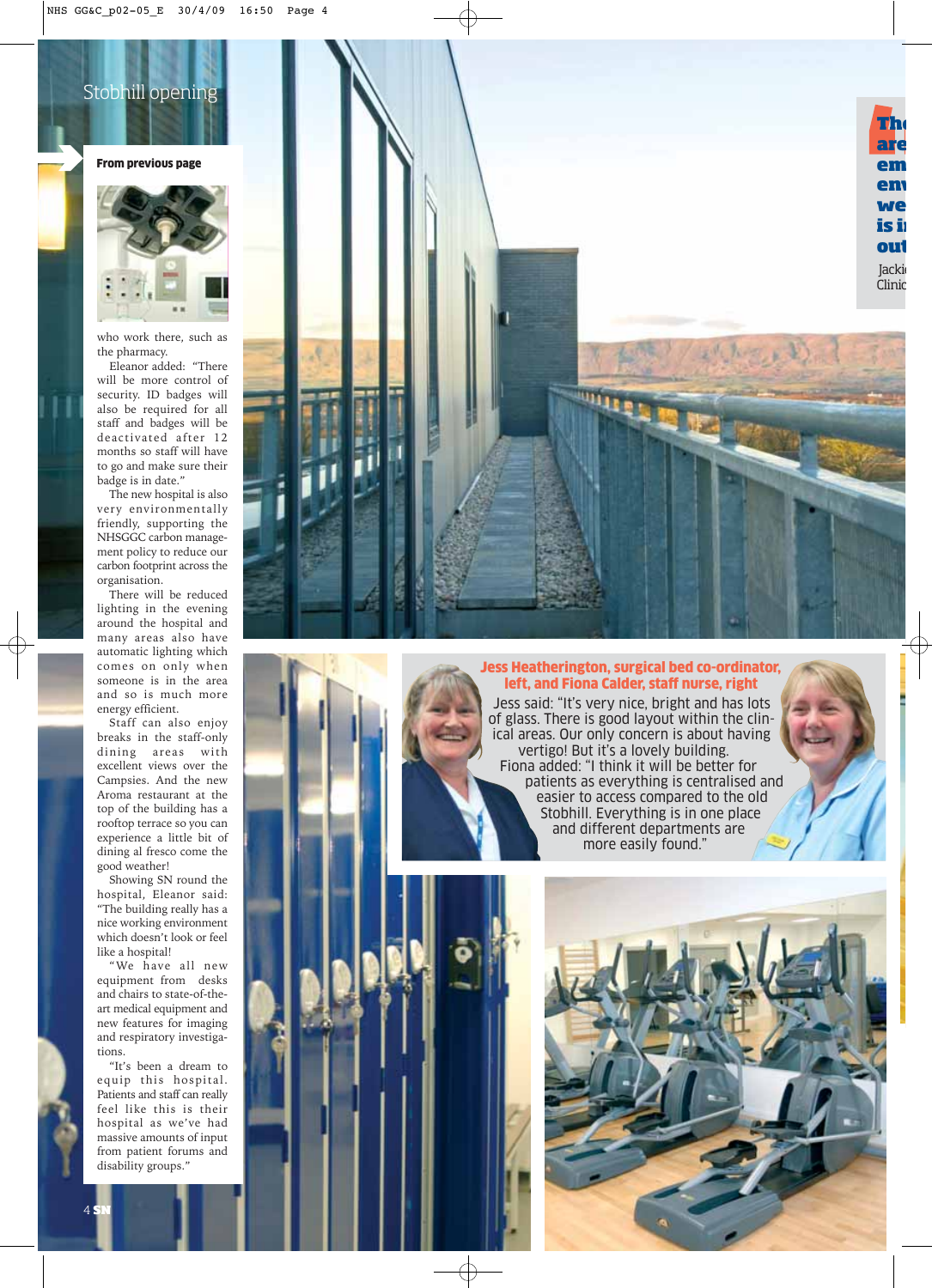**Outpatients in the new hospital will be a different set-up than previously. Now over two floors, they will be co-located with other services that were previously scattered throughout the hospital. Lorna said: "Staff will get to form new relationships with other staff they haven't worked with before, which people are quite happy about." Some of the new outpatient clinics include a pain clinic now centralised for all north Glasgow and the breast clinic moving from GRI. Jackie added: "We will do things differently and hopefully have more time to spend with patients. The new building is just amazing and we can't wait to be over there."**

### **The courtyards re very emotionally and environmentally welcoming, which important for outpatients**

kie Wilson, nical services manager







Therapies<br>
> Day Hospital<br>
> Occupational Therapy<br>
> Podiatry<br>
> Speech & Language Ti Therapic > Speech & Language Therapy

### Changes give staff more experience

**ENDOSCOPY manager Margaret Anderson said staff in day surgery were positive about the changes to be introduced with the opening of the new hospital.**

**"There will be a bigger case mix for staff, who will gain more**

**experience and rotation shifts means they will get to move around more in their specialty developing an all-round skill base.** 

**"Now we just have to get down to the nitty gritty of organising everyone."**



Consultant gastroenterologist Dr Aidan Cahill, staff nurses Margaret Barlow and Gayle Hollen and endoscopy nurse Ewan Bell with Margaret Anderson, endoscopy manager of day surgery at the New Stobhill hospital

### Brighter place for everyone



Clinical services manager Jackie Wilson, Medical record receptionist Hazel Bain, staff nurse Sheila Campbell, department manager Lorna McDonald and healthcare support worker Margaret Honnan are looking forward to working in the new hospital

**OVER at general outpatients, clinical services manager Jackie Wilson and outpatient department manager Lorna McDonald are looking forward to getting staff orientated round the new department and getting to grips with all the new technology.**

**Jackie said: "It's a beautiful building for us and for patients. It really is about improving wellbeing in a modern environment with nice waiting areas.** 

**"The courtyards are very emotionally and environmentally welcoming, which is important for outpatients as we have patients who are here once a week and also some patients who come in not knowing what news they are going to hear."**

### Liz Gillies, complaints manager

"It's very impressive, clearly state of the art. The idea of the courtyard with the trees and pond is lovely and it will be interesting to see it when the trees have grown. I think the building achieves what it set out to achieve."

**SN** 5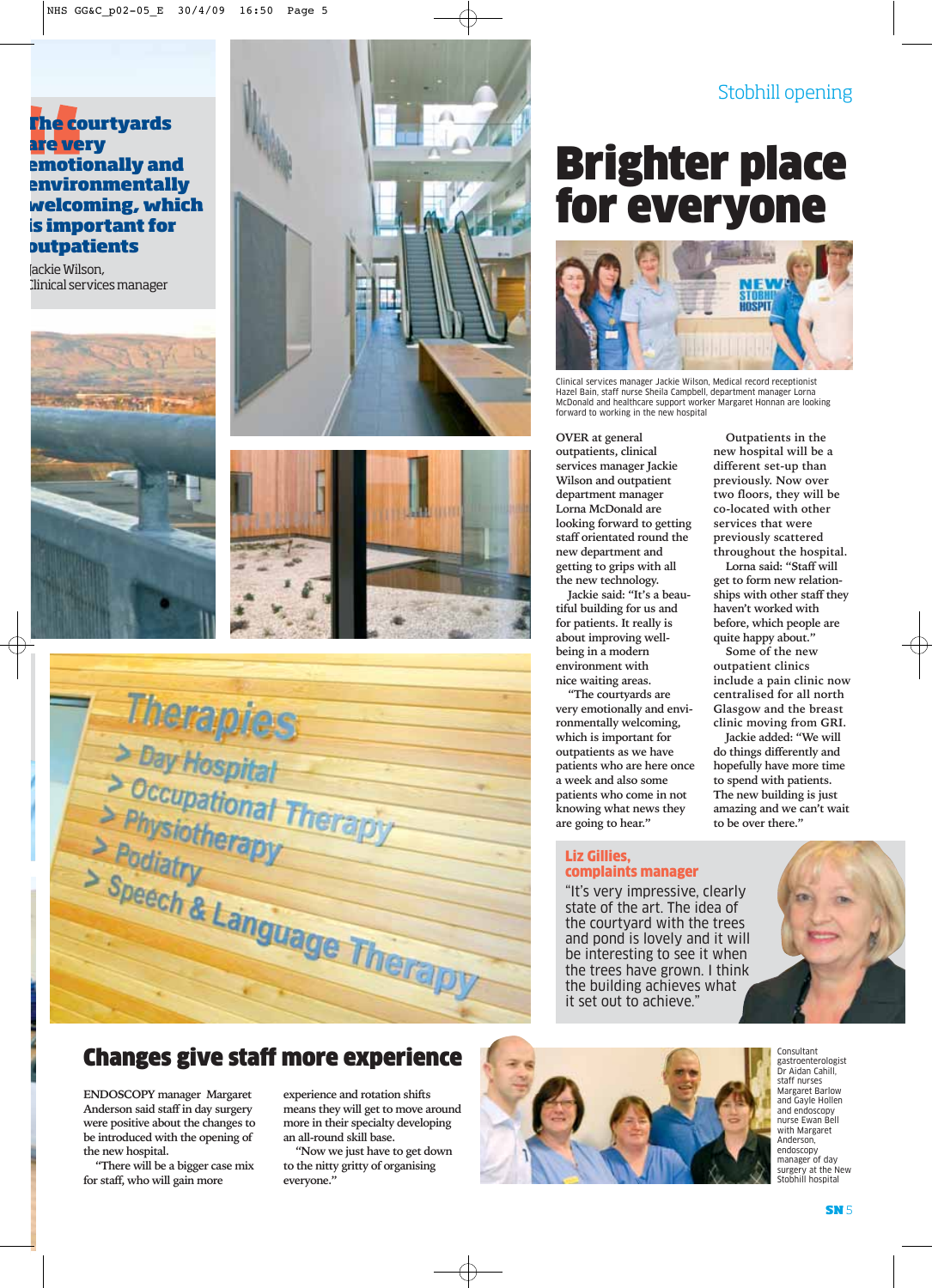### Mortuary staff to assist in identification of 400 First World War soldiers found in mass grave in France



## FINAL HONOUR FOR FORGOTTEN HEROES

**THE WO of our mortuary staff based<br>
at the Western are to take part<br>
in a major excavation of mass<br>
prayes from the First World War** at the Western are to take part graves from the First World War.

The graves, confirmed last year in Fromelles, France, are believed to hold the remains of 400 British and Australian soldiers who lost their lives in the Battle of Fromelles on 19 and 20 July, 1916.

Now Alison Anderson, sector lead (West) operations manager, and Robert McNeil, mortuary operations manager, are heading to France to assist in the recovery and identification of the bodies.

Once the bodies have been excavated and identified, they will be interred in a new cemetery. Dignitaries from both Australia and the UK are expected to attend the ceremony to rebury the soldiers on 19 July 2010 – the 94th anniversary of the battle.

As yet, it is not known if the bodies in the graves contain any viable DNA. Alison admits it will be disappointing if not. "Having already been to the site and visited the small museum in the local town hall of

### **It is a privilege to be part of this project and to give these families – even after all this time – some closure**

Robert McNeil, mortuary operations manager



Fromelles has been the resting place of 400 unidentified soldiers for more than 90 years

Fromelles, the staff there had laminated sheets of passport-size photos of the soldiers missing who we hope to identify, which just put everything in perspective.

"To be able to put those faces to the remains we find is why we are doing it. I am very determined we will identify the bodies."

Robert added: "The bodies recovered need their own space in a cemetery, and these soldiers' families need a marked grave. It is a privilege to be part of this project and to give these families – even after all this time – some closure."

Although it is expected that the remains in the graves will be skeletal, the archaeologists responsible for removing the bodies have asked Alison for all the information they need to start excavating fleshed remains, which may exist depending on insect life, the bog land of the surroundings and how the bodies have been placed on top of each other.

Even if DNA is not available, Alison and her team will look to other means of identification. "We can start to look at personal effects, ID tags and so forth."

Robert added: "We know that military medical records even from that period are meticulous, so if any of the soldiers were involved in



BATTLE OF FROMELLES

**THE Battle of Fromelles has been described as an "unmitigated disaster", lasting 24 hours over 19 and 20 July 1916. It resulted in 5500 Australian soldiers dead alongside 2000 British deaths – a significant loss to both armies – and achieved virtually nothing.**

**Following the battle, German soldiers buried the Australian and British soldiers who had made it to their frontline. A few years ago, evidence came to light which suggested that Pheasant Wood near the battle site was a possible burial site.** 

**From the beginning of May, archaeologists will begin the work of excavating these bodies for identification by Alison and her team.** 

ī. both carry out this work in their own time using annual leave. Both would like to thank their colleagues in diagnostics for their support while carrying out this work.

other battles and were injured, we may be able to identify them from those or through dental records."

Despite their experience in dealing with death in all its guises, having worked previously with victims of genocide in Bosnia, the tsunami in South-East Asia and the London bombings, Alison admits there are some unique obstacles to their work.

"You do have to get over the very unique smell. Working in Bosnia, I noticed it is the type of smell which clings to you so you can almost taste it. But when you think of the purpose of this project, which is particularly emotional – to find these soldiers who have been lost for so many years – it helps you cope."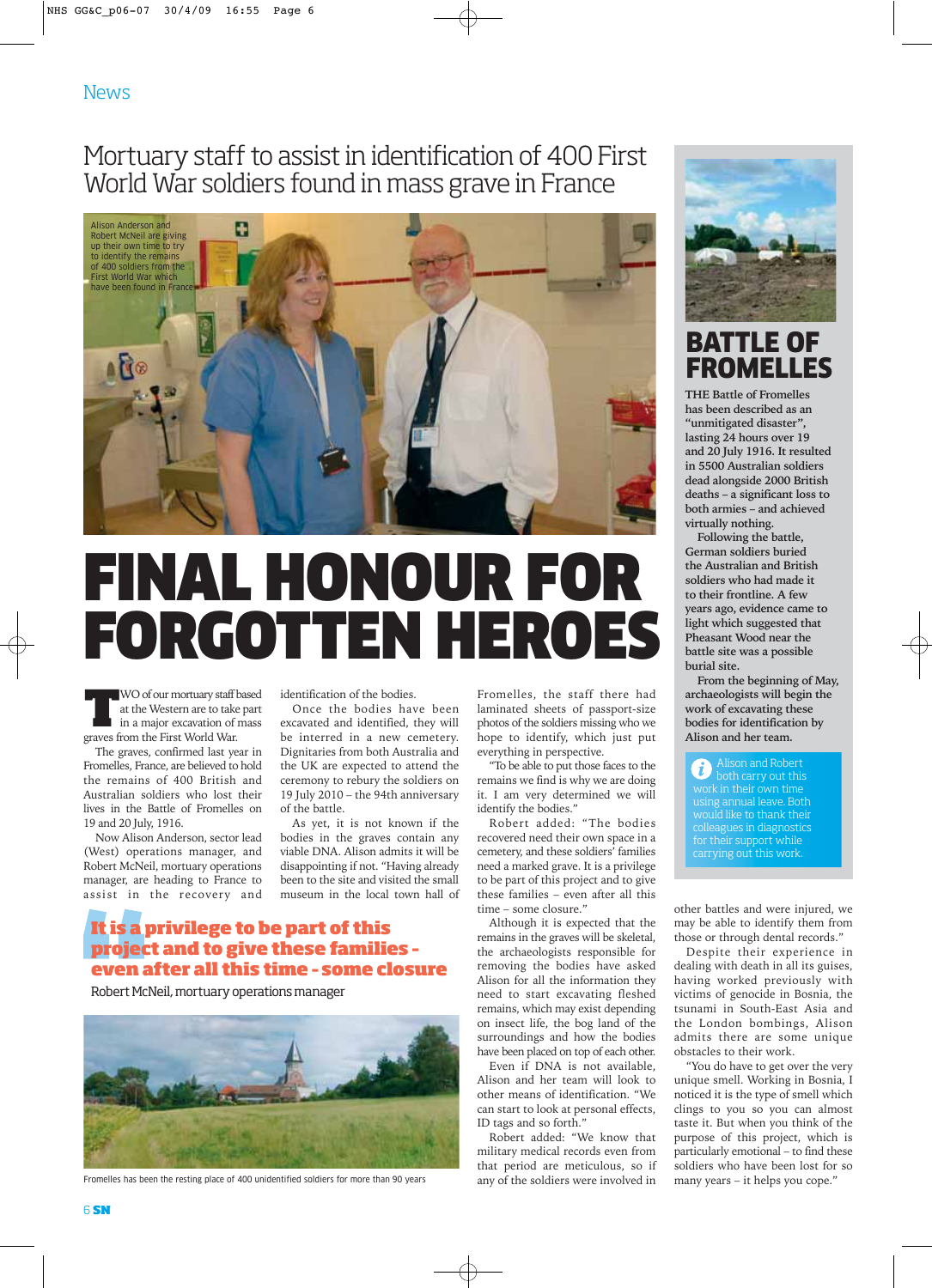# Helping staff to ask with confidence

**ANEW training resource has<br>been developed to help<br>staff see inequalities sensi-<br>tive practice in action** been developed to help tive practice in action.

The Confident to Ask: Ready to Respond DVD has been developed by the Inequalities Sensitive Practice Initiative (ISPI), a Scottish Government-funded initiative managed by NHSGGC and various partner organisations.

Confident to Ask was produced by NHSGGC in response to practitioners' requests for a resource that would be helpful in translating the theory of inequalities sensitive practice into the reality of everyday work practices.

"Inequalities sensitive practice is about understanding how a person's individual circumstances and experiences can affect their health," said Christine Duncan, ISPI co-ordinator.

"Issues such as poverty or discrimination can present barriers to people getting the service they need. The inequalities sensitive approach is about identifying each person's needs and responding to them."

In order to demonstrate this approach, the DVD contains acted scenarios set in each of the following settings:

- maternity services
- children's services
- addiction services
- primary care mental health services.

"The scenarios occur in specific

### Our generous friends

RUTH FINDLAY and her mother Margaret, from South Uist, present a cheque for £300 to Mr Atul Sabharwal and the RHSC's laparoscopic research and travel fund. Another £300 cheque was also given to Dr Brodie Knight from the department of cardiology.

The money raised was from Daliburgh School in South Uist, where Ruth's mum teaches. Pupils designed Christmas



settings and explore issues relating to inequalities, with a particular focus on gender-based violence. However, this resource should be viewed as one that can be used for workforce development across a wide range of equality issues and services," said Christine.

Confident to Ask comes complete with comprehensive guidelines on how it can be used as a training resource. These include key learning objectives and questions for facilitating group discussions.

To view clips and for further information on ISPI resources, visit www.equality.scot.nhs.uk Copies of Confident to Ask: Ready to Respond are available from the Public Education Resource Library tel: 0141 201 4915



cards to raise funds for the cardiology and surgical departments where Ruth is a patient.

Meanwhile, staff from the outpatient department at GRI raised £1025 in a sponsored walk in aid of Bowel Cancer Care. Thanks to all of those involved.

### **Film fest fun**

**NHSGGC staff can win goody bags and tickets to this year's Edinburgh International Film Festival (EIFF) and be the first to know what's happening at the festival by registering online.**

**Each year, EIFF scours the globe for the very best in new and exciting cinema. Past premieres have included Man on Wire, Somers Town, Amélie and Billy Elliot.** 

**This year, the festival opens with director of American Beauty Sam Mendes' new film Away We Go, an off-beat road movie following an expectant**



FILM FESTIVA

**young couple as they travel across America.** 

### **Be the first to know**

**This year's Festival runs from 17-28 June. Get news of special offers and great events direct to your inbox by registering at: www.edfilmfest.org.uk/register**

**NHSGGC staff can win two pairs of tickets and four goody bags to any normal film screening, Simply**

**email: competitions@ edfilmfest.org.uk with NHS COMPETITION in the subject line and answer this question:**

**Whose new film will open the EIFF 2009? Competition closes 20 May.** 

### A little bit of sunshine!

**THE latest winner of the SN £1000 is GRI speech and language therapist Joanne Avery. Joanne said she was thrilled to have won, having forgotten she had entered the competition!** 

**She's now decided to take herself off on a sunshine holiday in August.**

### **WIN! WIN! WIN!**

**If you'd like to win our next £1000 prize courtesy of Staff Lottery/Appeals Society, answer this question:** 

### **What new hospital opens this month?**

**Send your answer to: staffnewsletter@ggc.scot.nhs.uk by 29 May. When emailing your answer, please state your work location. The competition is open to all NHSGGC employees. Winners must be available for publicity and their details will be printed in future issues of SN. Only one entry per person.** 

Check out the latest Staff Lottery winners on StaffNet>Benefits and Services

>NHS staff benefits staff lottery

To join the Staff Lottery and have the opportunity to win £5000 each month, as well as take part in the mega draws in March and September, contact Isobel Huk, email: Isobel.Huk @ggc.scot.nhs.uk or tel: 0141 211 5850. Visit: www.nhsstaffbenefits.co.uk

![](_page_6_Picture_44.jpeg)

**SN** 7